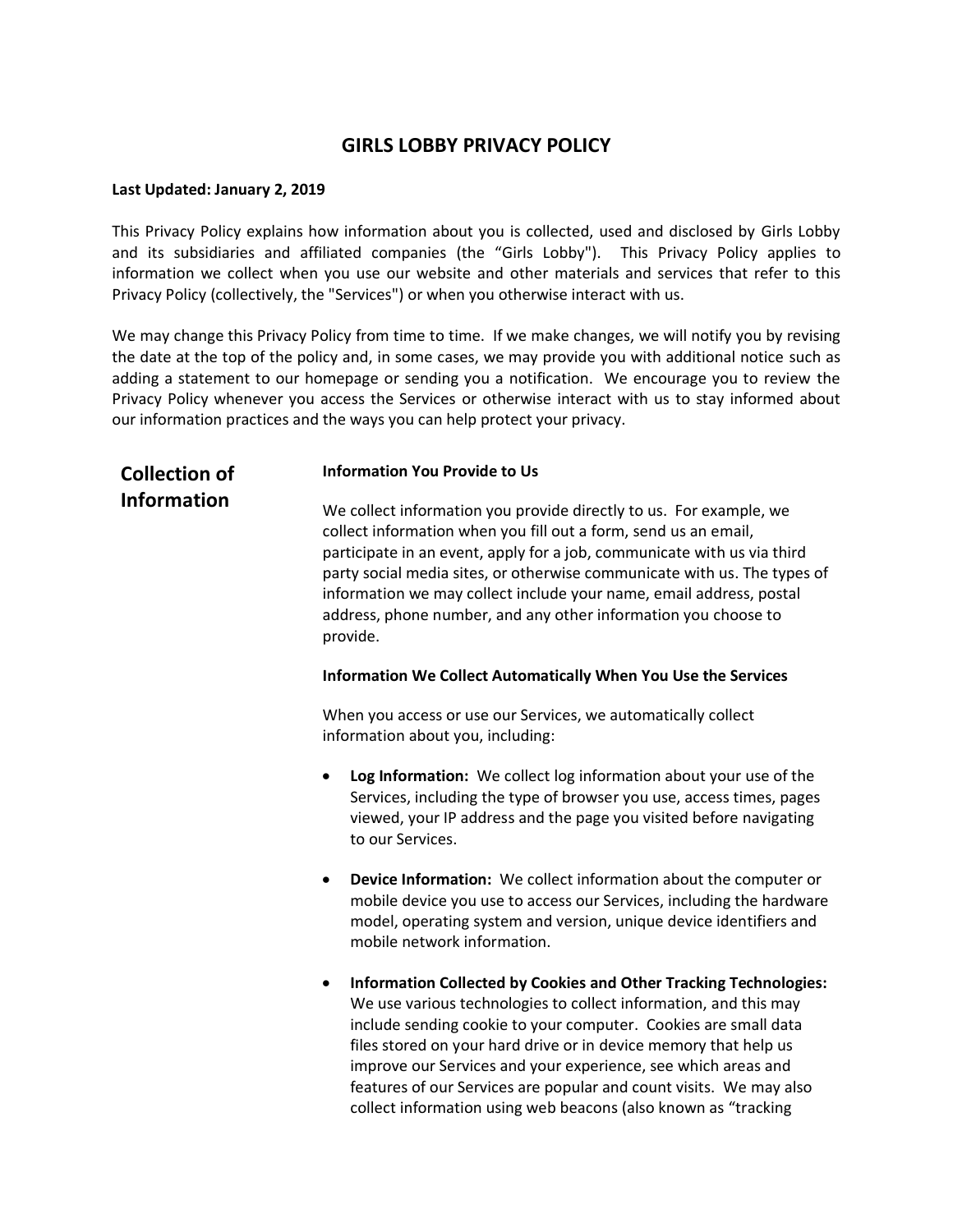pixels" or "clear GIFs"). Web beacons are electronic images that may be used in our Services or emails and help deliver cookies, count visits and understand usage and campaign effectiveness and determine whether an email has been opened and acted upon. For more information about cookies, and how to disable them, please see "Your Choices" below.

#### • **Information We Collect From Other Sources**

We may also obtain information from other sources and combine that with information we collect through our Services.

#### **Use of Information** We may use information about you for various purposes, including to:

- Provide, maintain and improve our Services and send you confirmations, technical notices, updates, security alerts and support and administrative messages;
- Provide and deliver the information and content you request;
- Communicate with you about and events offered by Girls Lobby and others, and provide news and information we think will be of interest to you such as sending you information to keep you informed about various issues, causes, organizations, events, opportunities and resources, products and services;
- Monitor and analyze trends, usage and activities in connection with our Services;
- Detect, investigate and prevent fraudulent transactions and other illegal activities and protect the rights and property of Girls Lobby and others;
- Carry out any other purpose described to you at the time the information was collected.

We may share information about you as follows or as otherwise described in this Privacy Policy:

- With vendors, consultants and other service providers who need access to such information to carry out work on our behalf;
- With our partner organizations and other organizations, groups, individuals, or causes that we believe have similar viewpoints, principles or objectives or share similar goals and with organizations that facilitate communications and information sharing among such groups;
- In response to a request for information if we believe disclosure is

## **Sharing of Information**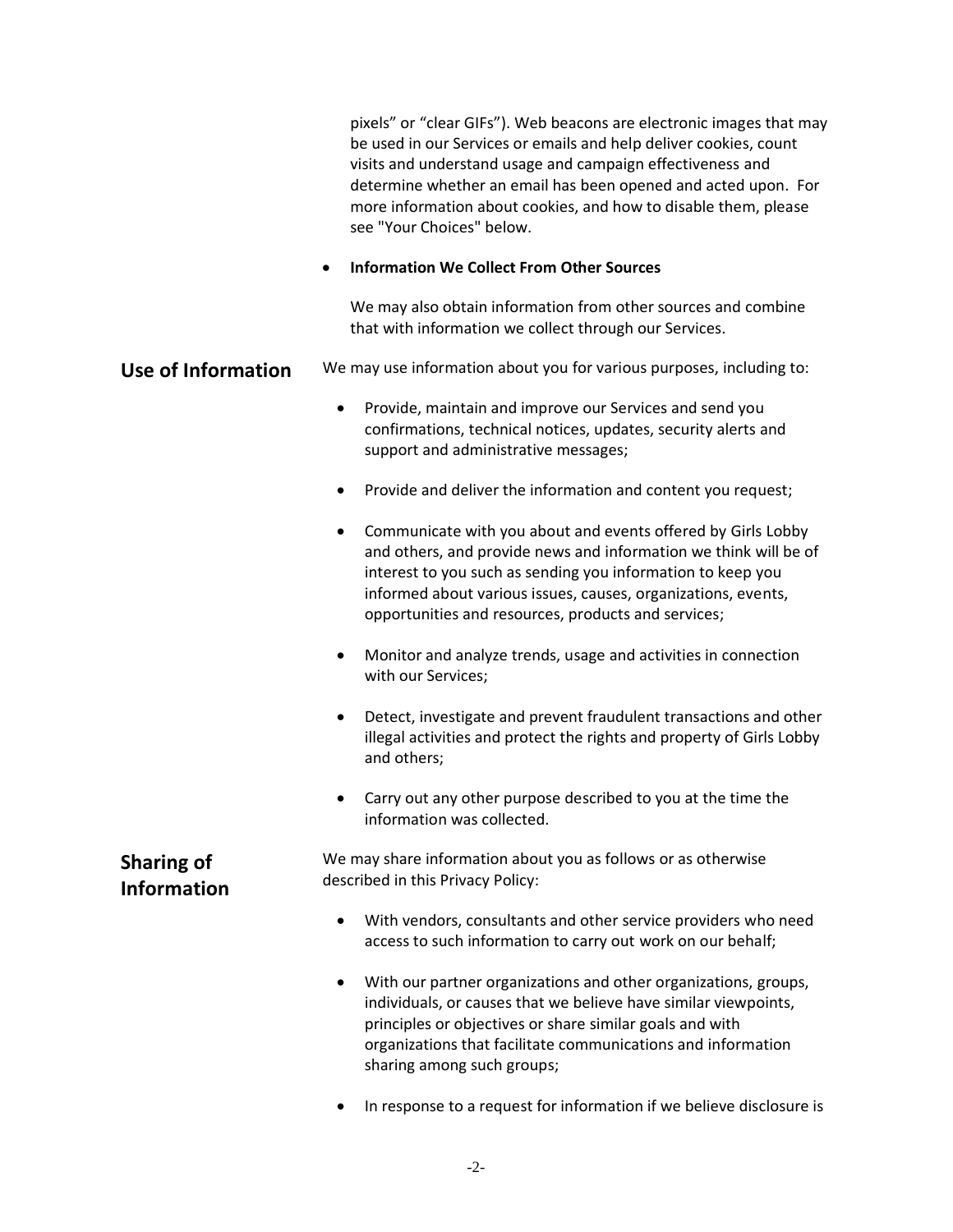|                                                                                  | in accordance with, or required by, any applicable law, regulation<br>or legal process;                                                                                                                                                                                                                                                                                                                                                                                                                                                                                                                                                                                                                                                                                                                                                                                                                                                                                                                     |
|----------------------------------------------------------------------------------|-------------------------------------------------------------------------------------------------------------------------------------------------------------------------------------------------------------------------------------------------------------------------------------------------------------------------------------------------------------------------------------------------------------------------------------------------------------------------------------------------------------------------------------------------------------------------------------------------------------------------------------------------------------------------------------------------------------------------------------------------------------------------------------------------------------------------------------------------------------------------------------------------------------------------------------------------------------------------------------------------------------|
|                                                                                  | If we believe your actions are inconsistent with our user<br>$\bullet$<br>agreements or policies, or to protect the rights, property and<br>safety of Girls Lobby or others;                                                                                                                                                                                                                                                                                                                                                                                                                                                                                                                                                                                                                                                                                                                                                                                                                                |
|                                                                                  | In connection with, or during negotiations of, any merger, sale of<br>$\bullet$<br>company assets, financing or acquisition of all or a portion of our<br>business by another company;                                                                                                                                                                                                                                                                                                                                                                                                                                                                                                                                                                                                                                                                                                                                                                                                                      |
|                                                                                  | Between and among Girls Lobby and our current and future<br>parents, affiliates, subsidiaries and other companies under<br>common control and ownership; and                                                                                                                                                                                                                                                                                                                                                                                                                                                                                                                                                                                                                                                                                                                                                                                                                                                |
|                                                                                  | With your consent or at your direction, including if we notify you<br>$\bullet$<br>through our Services that the information you provide will be<br>shared in a particular manner and you provide such information.                                                                                                                                                                                                                                                                                                                                                                                                                                                                                                                                                                                                                                                                                                                                                                                         |
|                                                                                  | We may also share aggregated or de-identified information, which<br>cannot reasonably be used to identify you.                                                                                                                                                                                                                                                                                                                                                                                                                                                                                                                                                                                                                                                                                                                                                                                                                                                                                              |
| <b>Social Sharing</b><br><b>Features</b>                                         | The Services may offer social sharing features and other integrated tools<br>(such as the Facebook "Like" button), which let you share actions you<br>take on our Services with other media, and vice versa. Your use of such<br>features enables the sharing of information with your friends or the<br>public, depending on the settings you establish with the entity that<br>provides the social sharing feature. For more information about the<br>purpose and scope of data collection and processing in connection with<br>social sharing features, please visit the privacy policies of the entities<br>that provide these features.                                                                                                                                                                                                                                                                                                                                                                |
| <b>Advertising and</b><br><b>Analytics Services</b><br><b>Provided by Others</b> | We may allow others to provide analytics services and serve<br>advertisements on our behalf across the Internet and in applications.<br>These entities may use cookies, web beacons, device identifiers and<br>other technologies to collect information about your use of the Services<br>and other websites and applications, including your IP address, web<br>browser, mobile network information, pages viewed, time spent on<br>pages or in apps, links clicked and conversion information. This<br>information may be used by Girls Lobby and others to, among other<br>things, analyze and track data, determine the popularity of certain<br>content, deliver advertising and content targeted to your interests on<br>our Services and other websites and better understand your online<br>activity. For more information about interest-based ads, or to opt out of<br>having your web browsing information used for behavioral advertising<br>purposes, please visit www.aboutads.info/choices. |
| <b>Transfer of</b>                                                               | Girls Lobby is based in the United States and the information we collect                                                                                                                                                                                                                                                                                                                                                                                                                                                                                                                                                                                                                                                                                                                                                                                                                                                                                                                                    |